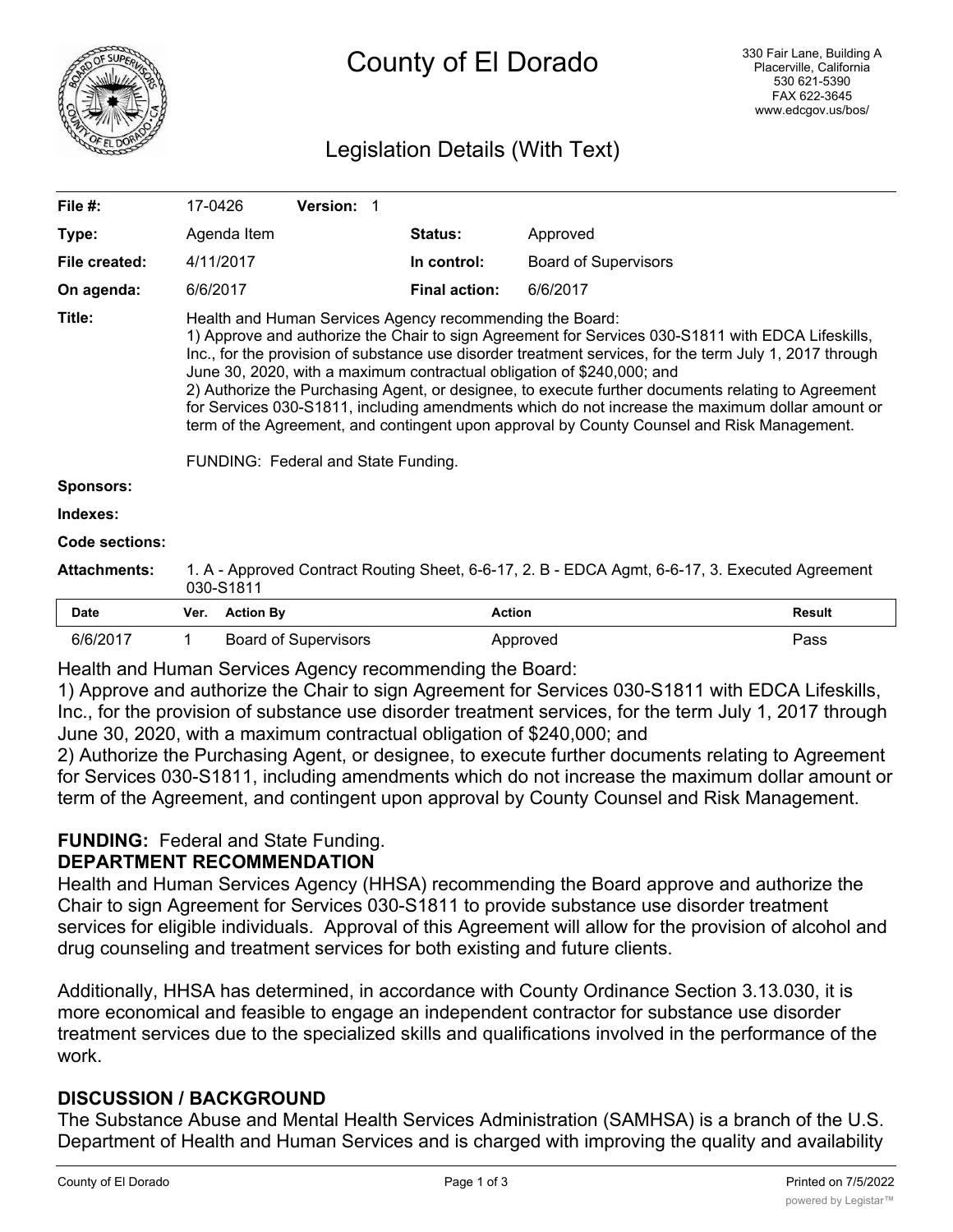of prevention, treatment, and rehabilitative services to reduce illness, death, disability, and cost to society resulting from substance abuse and mental illness. SAMHSA offers many grant opportunities, including the Substance Abuse Prevention and Treatment (SAPT) Federal block grant, which is mandated by the U.S. Congress to be used to fund substance abuse and mental health services. In California, the public system of care for the prevention and treatment of Substance Use Disorder (SUD) is overseen by California Department of Health Care Services (DHCS) and is administered by counties. DHCS annually receives SAPT, Medicaid, and State Behavioral Health Realignment funding that it makes available to counties to provide these mandated substance abuse prevention and treatment services.

EDCA Lifeskills, Inc. provides a continuum of care that includes a variety of outpatient services including counseling services and substance abuse testing services. HHSA is able to refer both men and women to EDCA Lifeskills, Inc. for treatment.

HHSA has received substance use disorder funding since 2004, first from the California Department of Alcohol and Drug Programs, and later from DHCS. At this time, HHSA has not yet received the renewal funding agreement from DHCS. However, as HHSA consistently receives funding from DHCS, it is anticipated that DHCS will continue to allocate funding to the County to enable continuation of mandated services. If HHSA does not receive funding from DHCS or if the funding is less than anticipated, HHSA will amend or cancel Agreement for Services 030-S1811 accordingly. The Agreement contains both "Fiscal Considerations" and "Default, Termination, and Cancellation" language.

Maximum contractual obligations are determined based upon historical financial analysis, utilization, service availability, location, and consideration of other factors such as changes in the Drug Medi-Cal services and client Medi-Cal eligibility.

## **ALTERNATIVES**

Disapproval of Agreement for Services 030-S1811 will result in difficulty meeting the service demands of the community, may disrupt the progress and continuity of care for clients currently receiving services from EDCA Lifeskills, Inc., and based on current demand, will result in an inability to provide the service levels typically required by the funding agreement.

#### **OTHER DEPARTMENT / AGENCY INVOLVEMENT**

County Counsel, Risk Management, Human Resources, and Procurement and Contracts.

#### **CAO RECOMMENDATION**

It is recommended that the Board approve this item.

#### **FINANCIAL IMPACT**

There is no Net County Cost associated with this Agenda item. Sufficient appropriations were included in the fiscal year 2016-17 budget, and will be included in future budgets for the term of the Agreement.

### **CLERK OF THE BOARD FOLLOW UP ACTIONS**

1) Clerk of the Board to obtain signature of Chair on two (2) original Agreements for Services 030- S1811.

2) Clerk of the Board to return one (1) fully executed Agreement to the HHSA Contracts Unit at 3057 Briw Road.